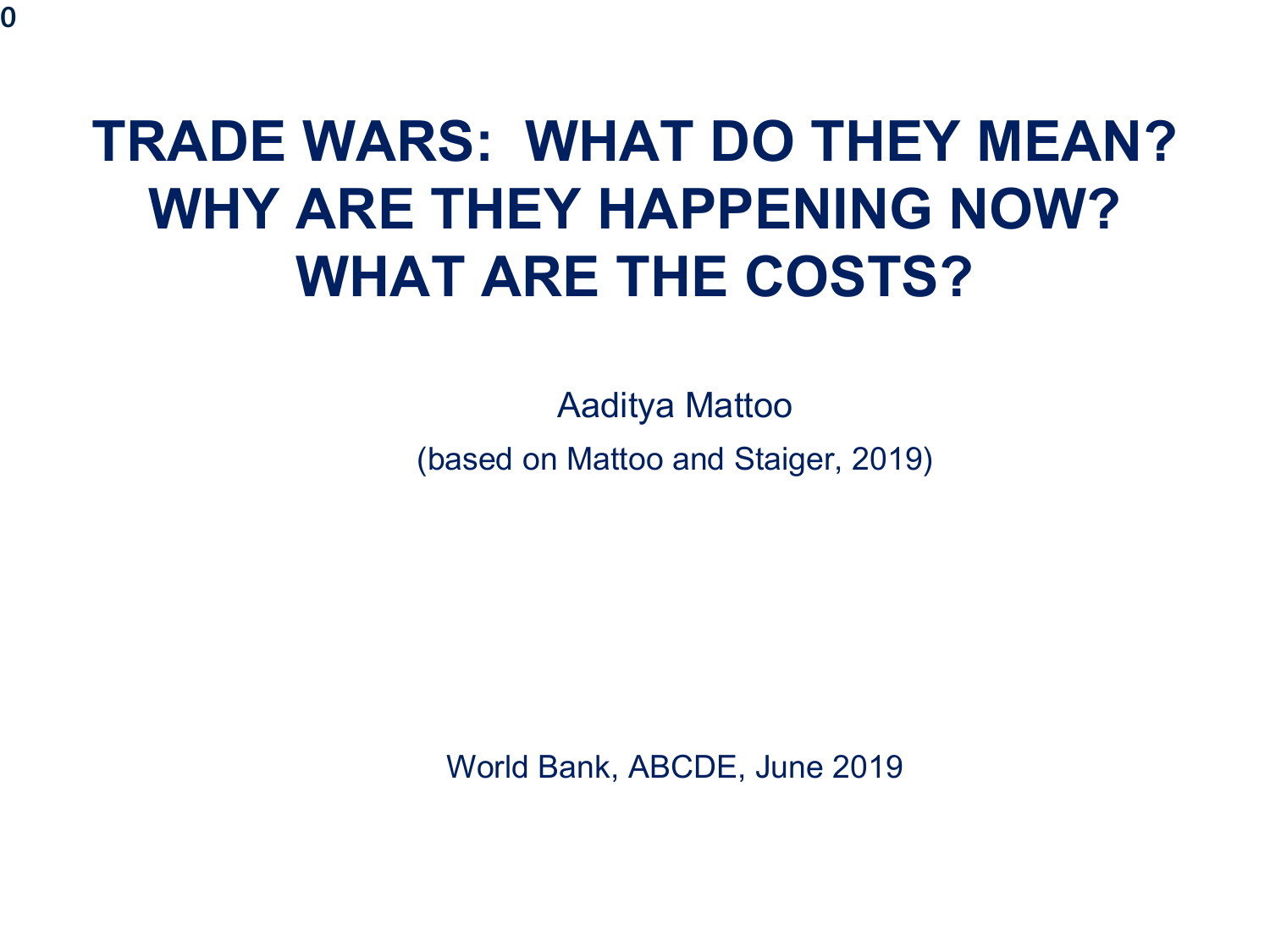#### **The threat to globalization may be a historical inevitability**

#### **Shifts in trade shares and changes in policy stance**

#### **The UK and US Share of World Trade, 1800-2016**

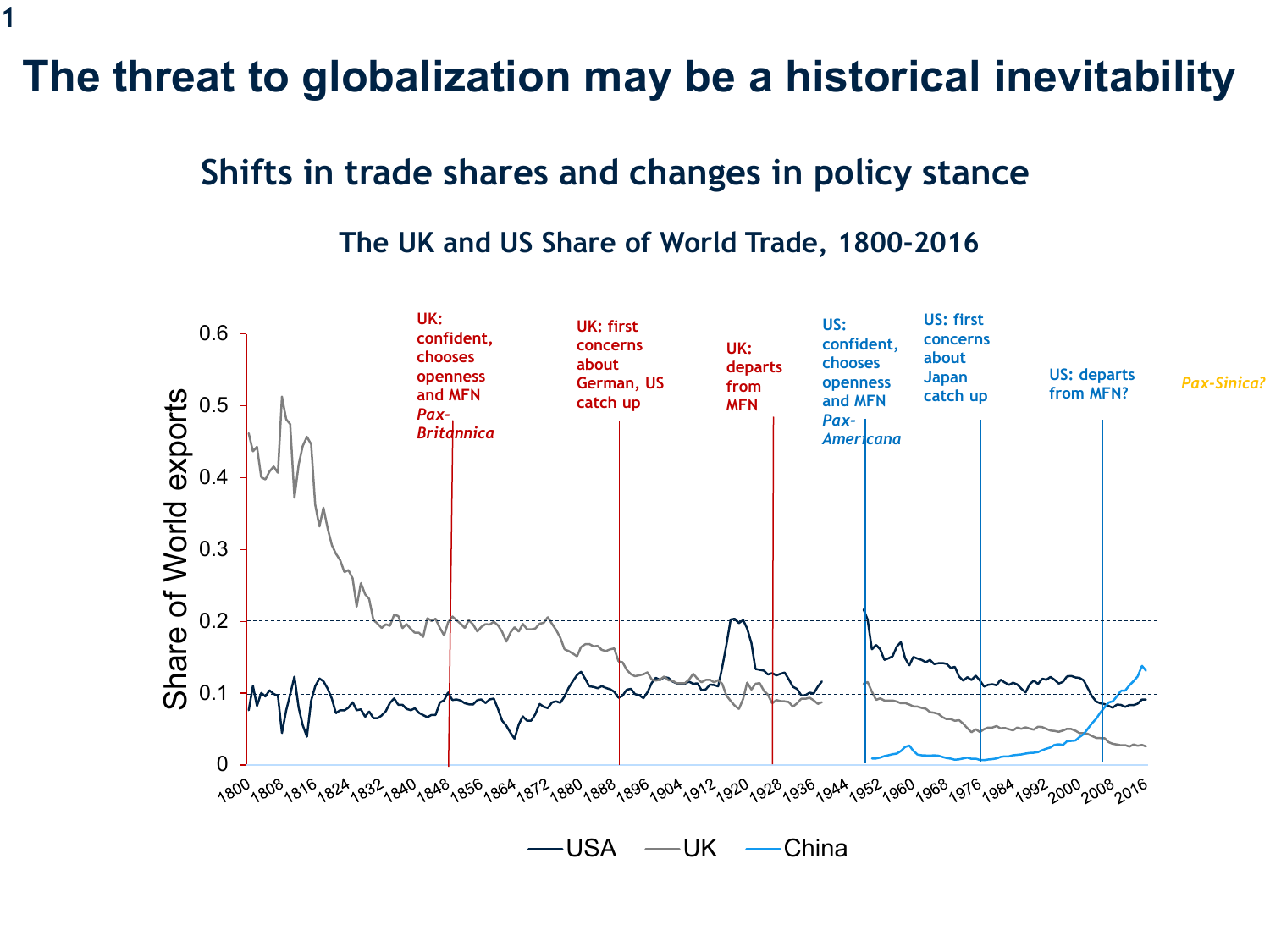### **US TRADE WARS**







When a country Taxes our products coming in at, say, 50%, and we Tax the same product coming into our country at ZERO, not fair or smart. We will soon be starting RECIPROCAL TAXES so that we will charge the same thing as they charge us. \$800 Billion Trade Deficit-have no choice! 8:57 AM - Mar 2, 2018

 $\heartsuit$  27.5K  $\heartsuit$  14.3K people are talking ...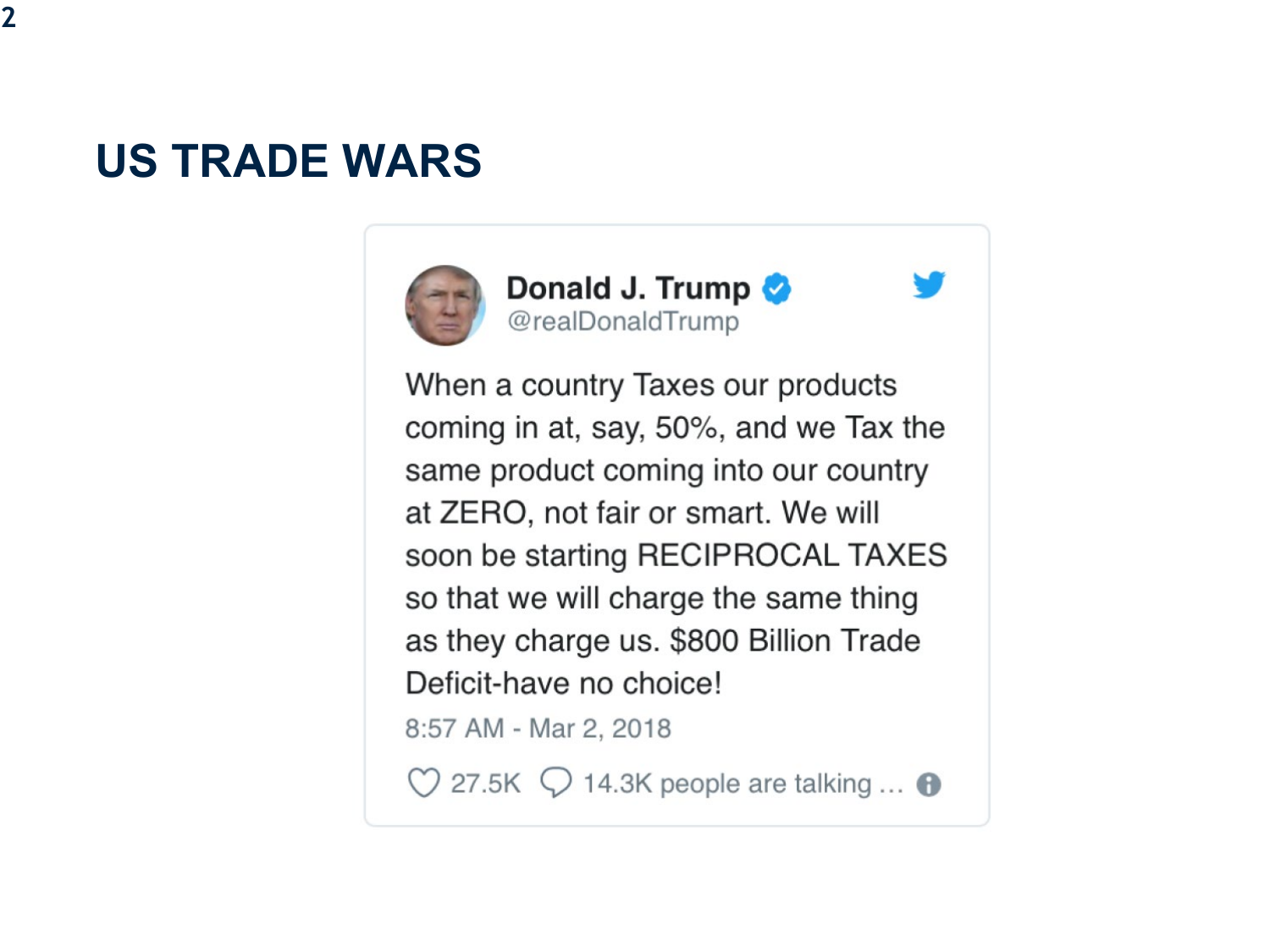# **What do trade wars mean? A popular view**

- A popular view among economists is that recent U.S. trade actions defy economic logic
	- seem to link gains from trade to bilateral trade imbalances and depict trade as a zero-sum game
	- And according to this view, these actions are undesirable because they will lead to higher tariffs
		- either by design or, if a ploy to induce liberalization abroad,
		- because the ploy will fail and the higher "bargaining tariffs" will remain
	- There is also a logical consequence of this view
		- in the event that these trade wars do lead to more open markets,
		- the tactics must be regarded as a success

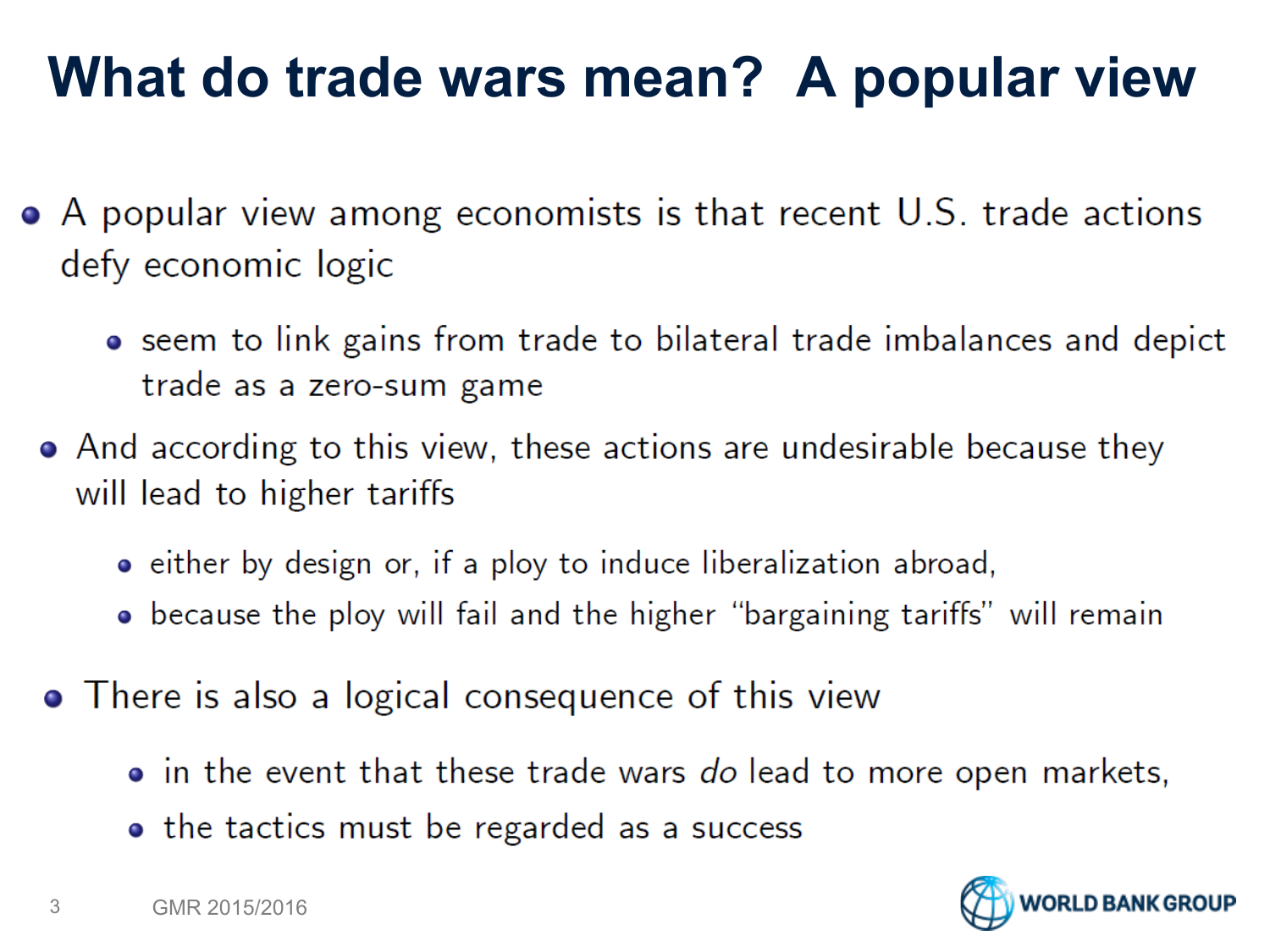### **AN ALTERNATIVE INTERPRETATION**

- According to this interpretation it is possible to see a logic to these actions
	- the United States is initiating a change from "rules-based" to "power-based" tariff bargaining
	- and is selecting countries with which it runs bilateral trade deficits as suitable targets of its bargaining tariffs
- The costs of these trade tactics cannot be avoided even if they happen to deliver lower tariffs
	- the main costs will arise from the use of the tactics themselves
	- and from the damage to the rules-based multilateral trading system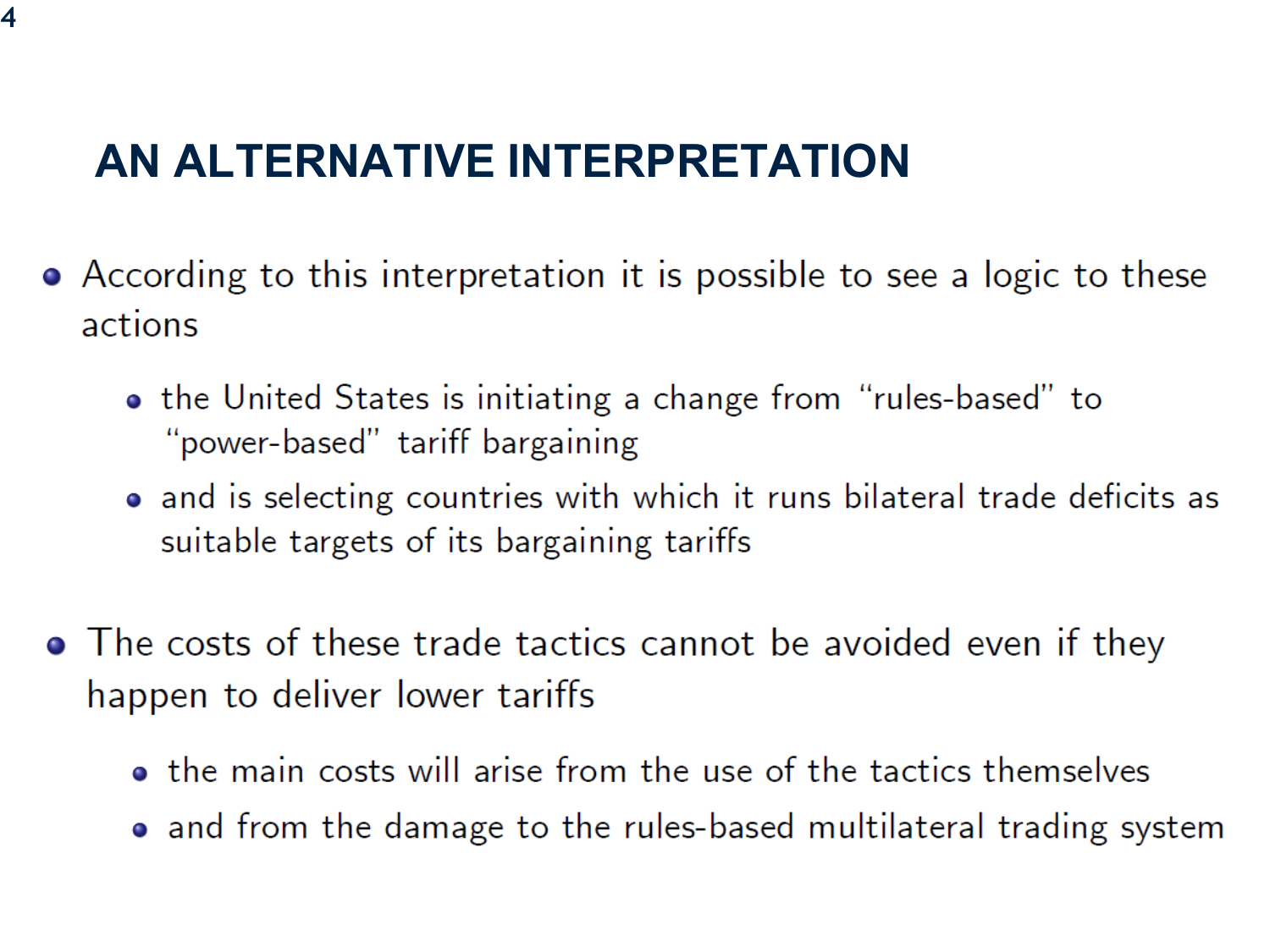# **STRUCTURE OF PRESENTATION**

- The rules-based trading system
- Why? US actions as bargaining tariffs
- Why now? Hegemonic transition
- The costs of myopia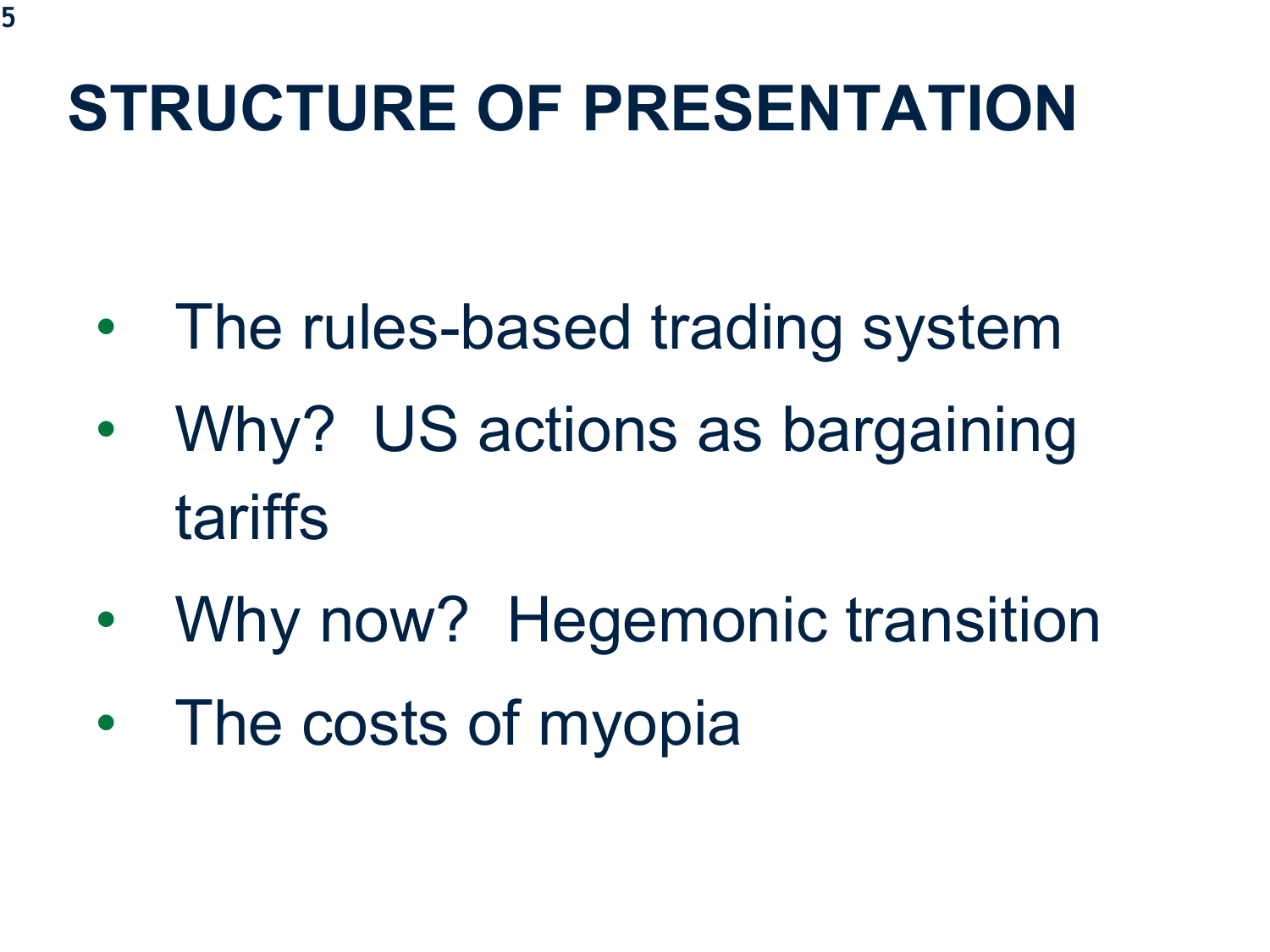#### **THE RULES-BASED MULTILATERAL TRADING SYSTEM**

- **MFN**
- **Reciprocity**
- **Together constrain the exercise of power in bargaining**
- **Recent US actions as an attempt to escape these constraints**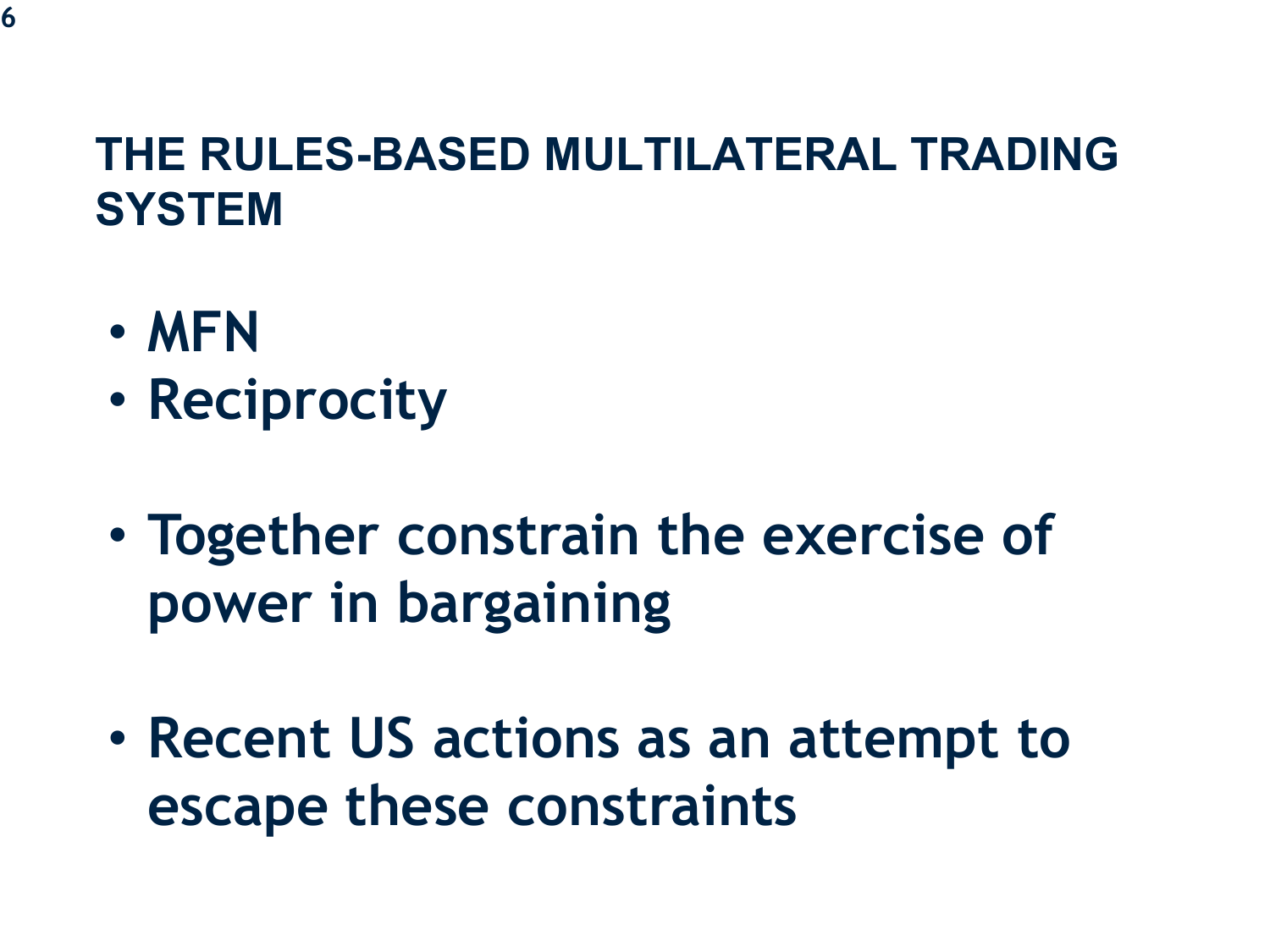## **WHY? US ACTIONS AS BARGAINING TARIFFS <sup>7</sup>**

**Trade negotiations: from win-win to zero sum; or later comers problem**



#### **Figure 1**

**And bilateral trade deficits signify trading partners with whom US bargaining tariffs create strongest threat point**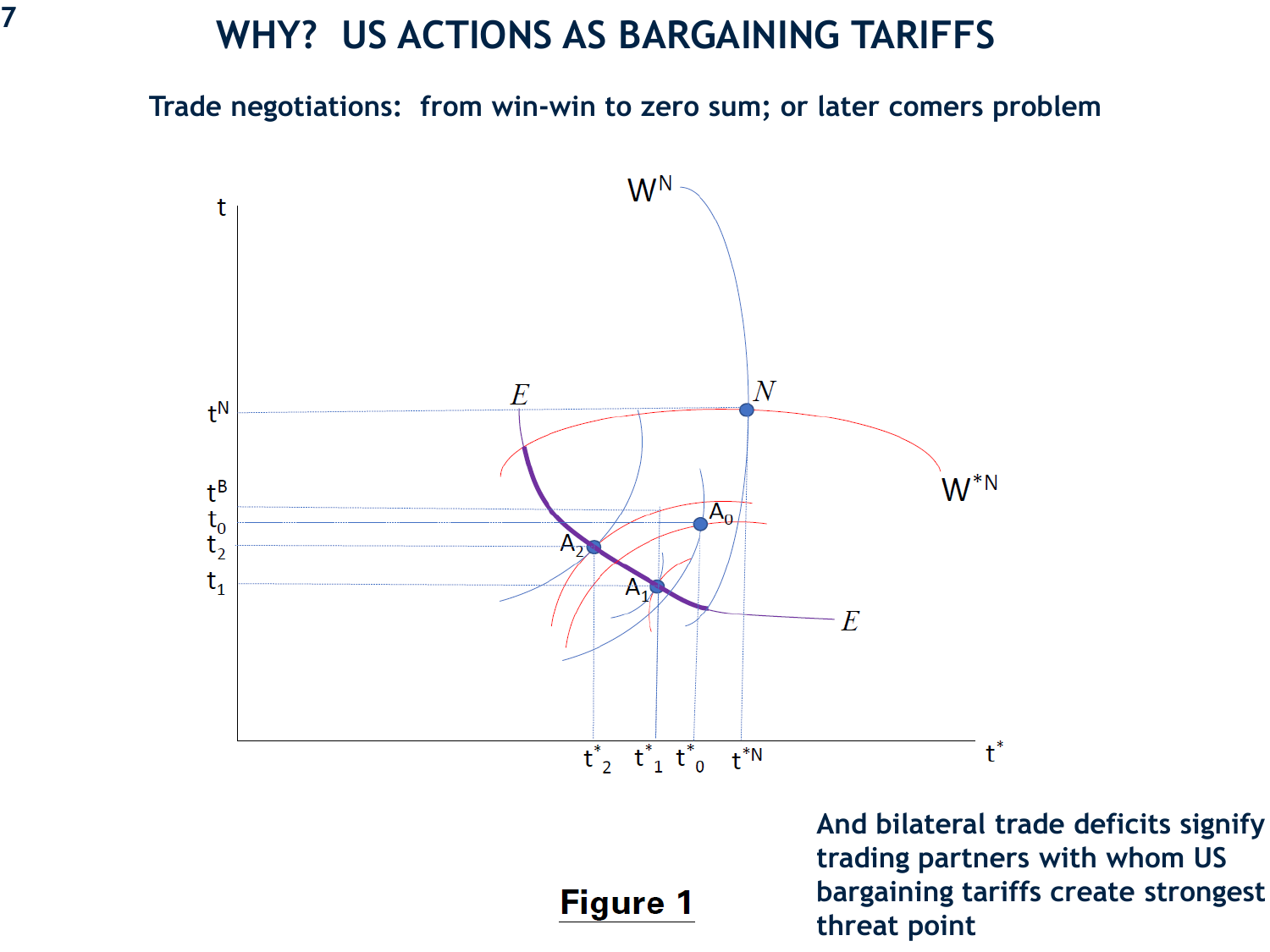- In 1947, the United States was the unquestioned hegemon of the world economy and played a central role in the creation of the GATT
- And it can be in a hegemon's enlightened self-interest to support a rules-based system that limits its ability to exercise power
- But if the hegemon's dominance wanes, its support for the WTO rules-based multilateral system could rationally erode
	- $\bullet \Rightarrow$  it may be in the country's interest to depart from these rules (this is accelerating with Trump, but didn't start with him)
	- More broadly, historian/commentator Robert Kagan
		- sees the rules-based international order as "a historical anomaly" made possible by U.S. leadership and now collapsing,
		- "returning the world to its natural state a dark jungle of competing interests, clashing nationalism, tribalism and self-interest."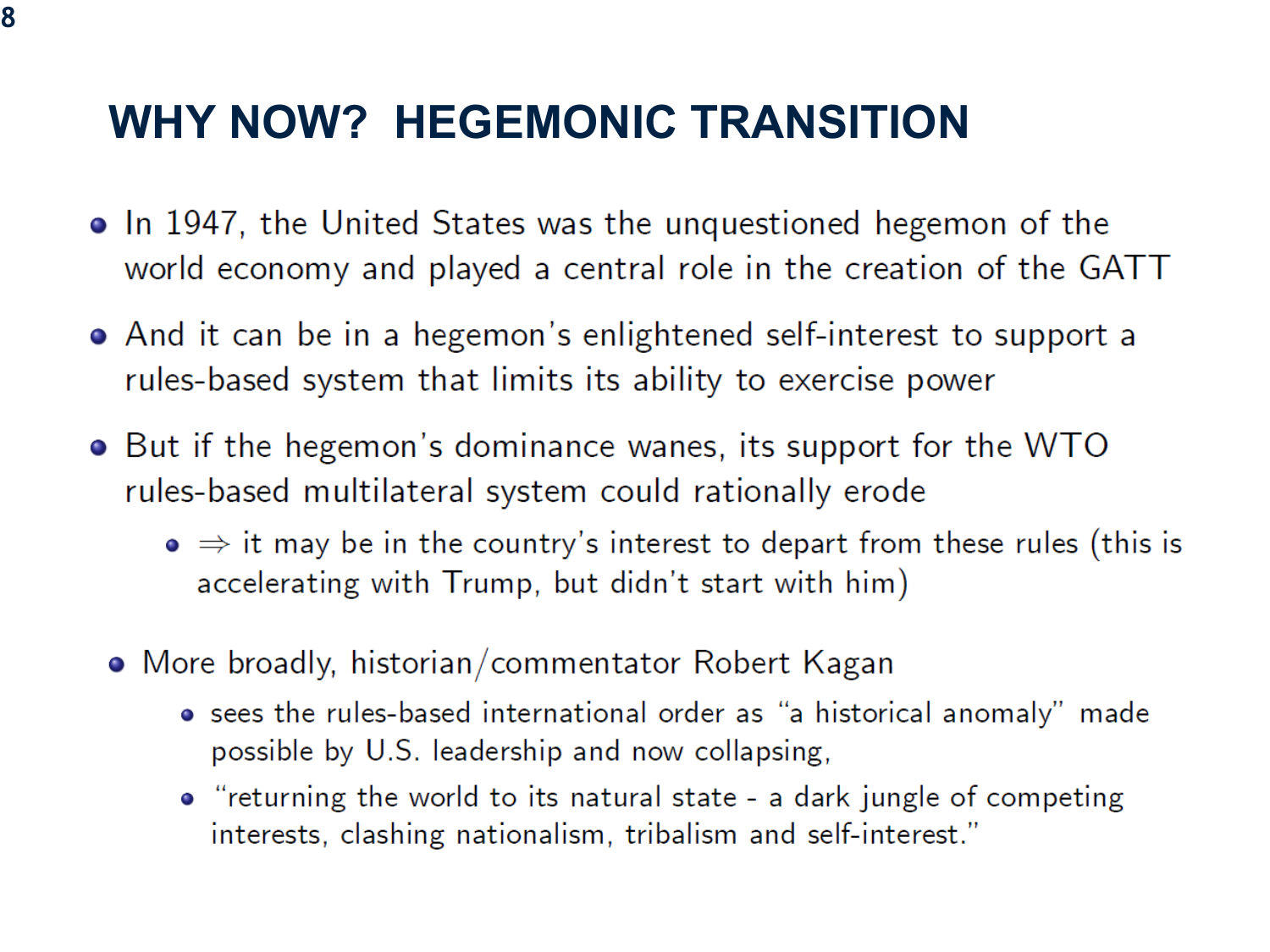**Figure 2. Hegemonic Transition: Equilibrium Payoffs** 

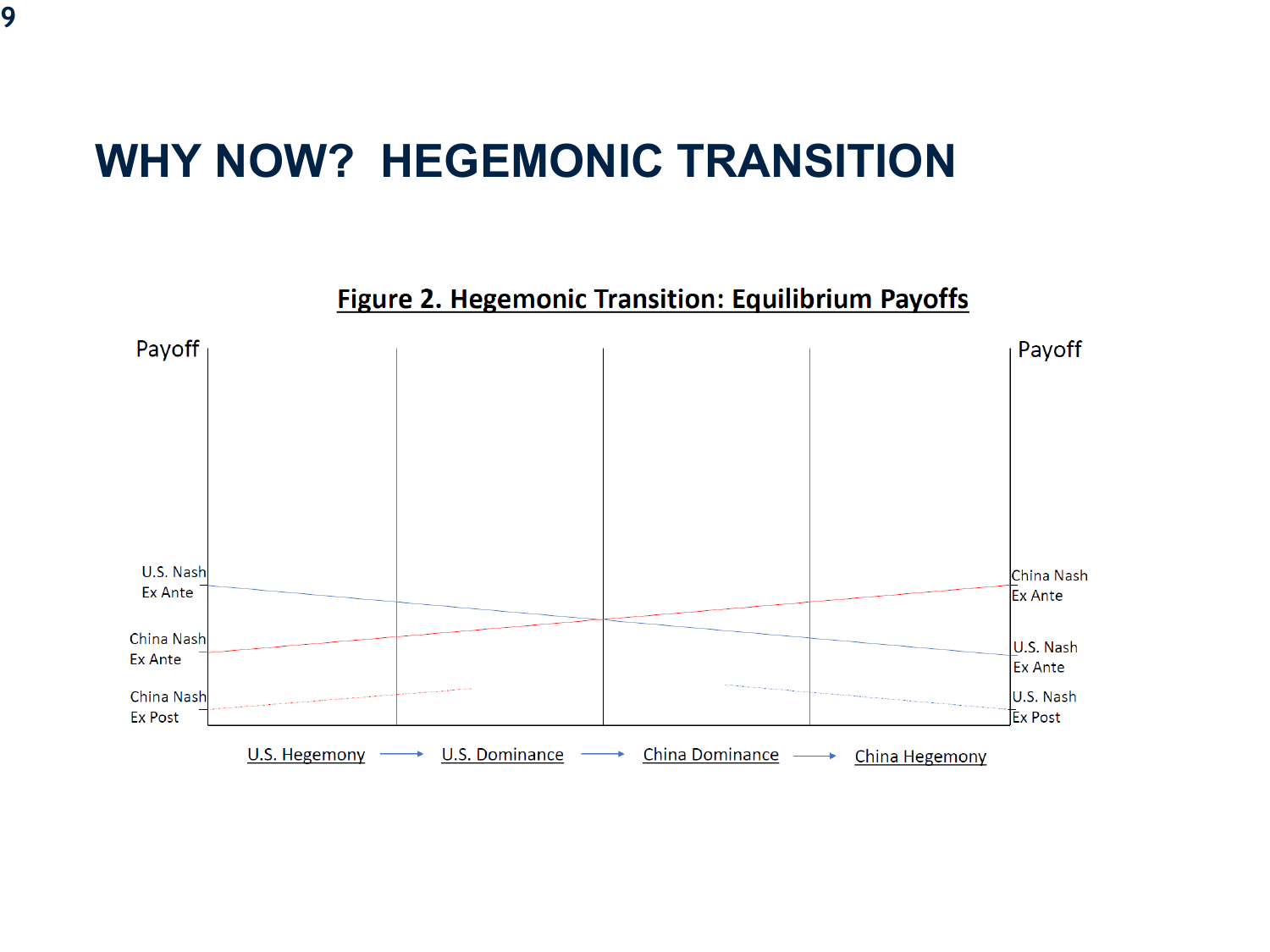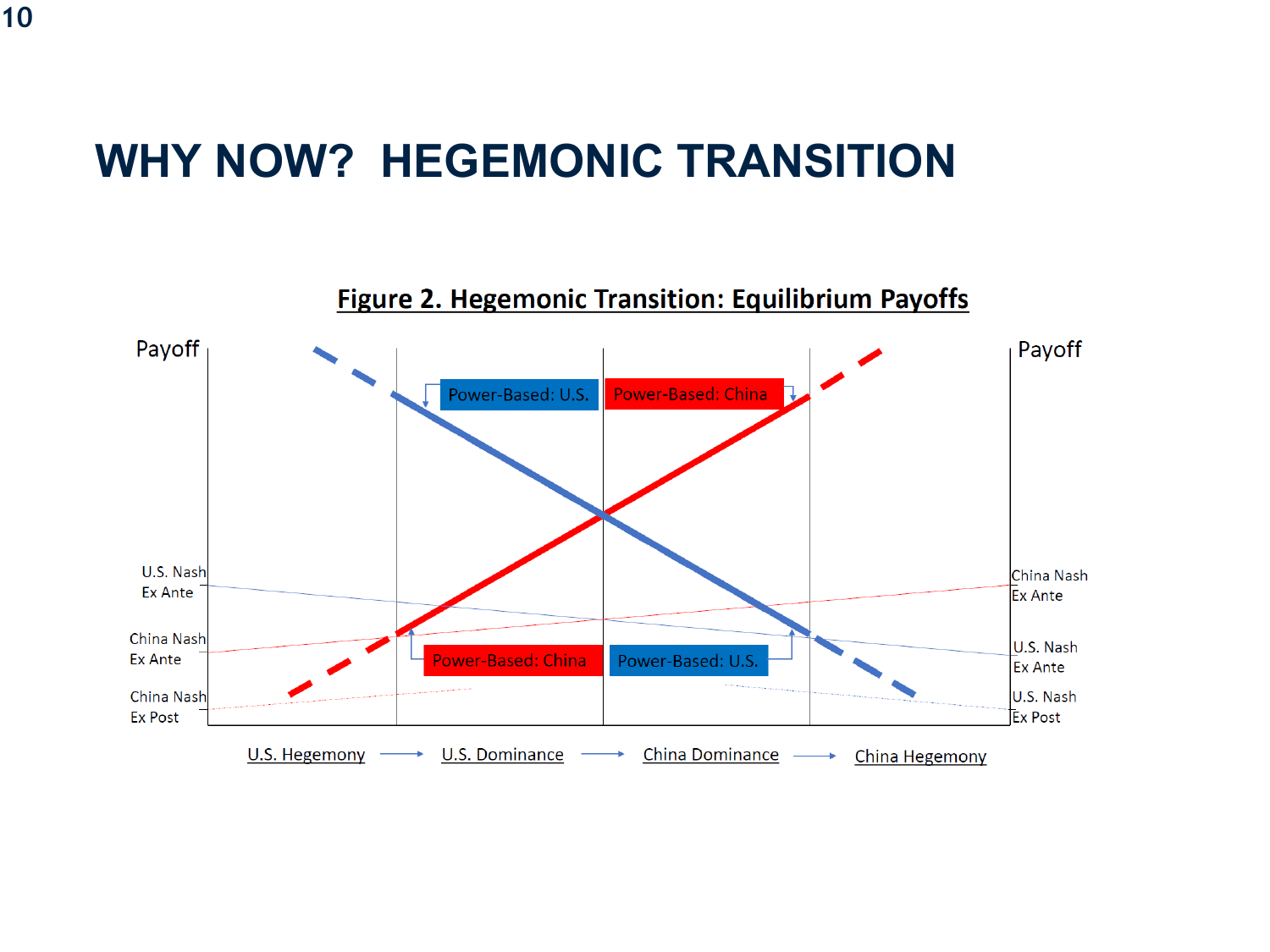

**Duration of phases is not exogenously determined and depends on policy choices**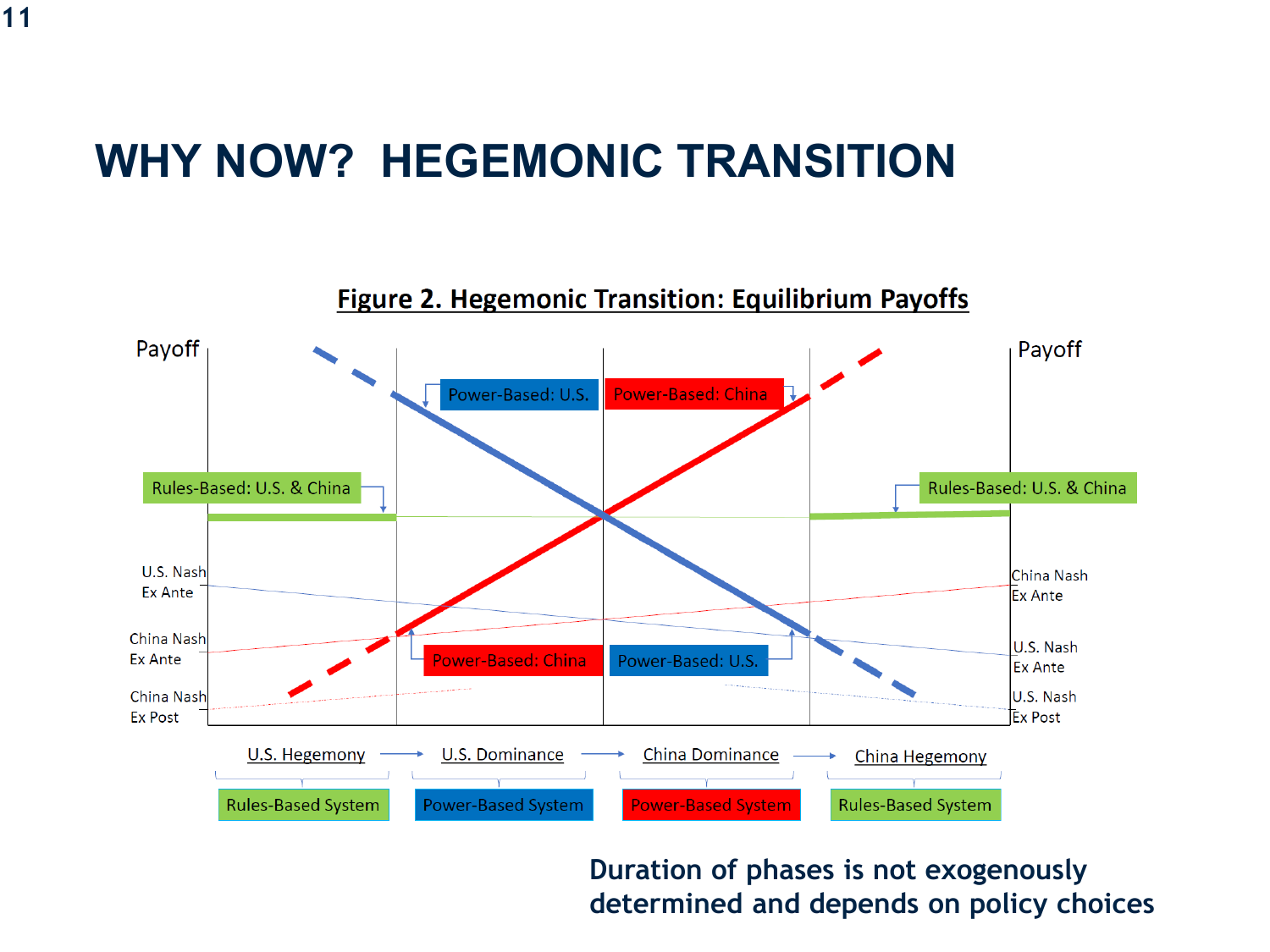- The logic above is myopic: it does not take account of the longer-term consequences of the recent U.S. trade actions
	- other countries will turn to power-based responses as the rules-based system unravels
	- if the rules-based system suffers lasting damage, the United States will lose when the rules-based system is unavailable to the next hegemon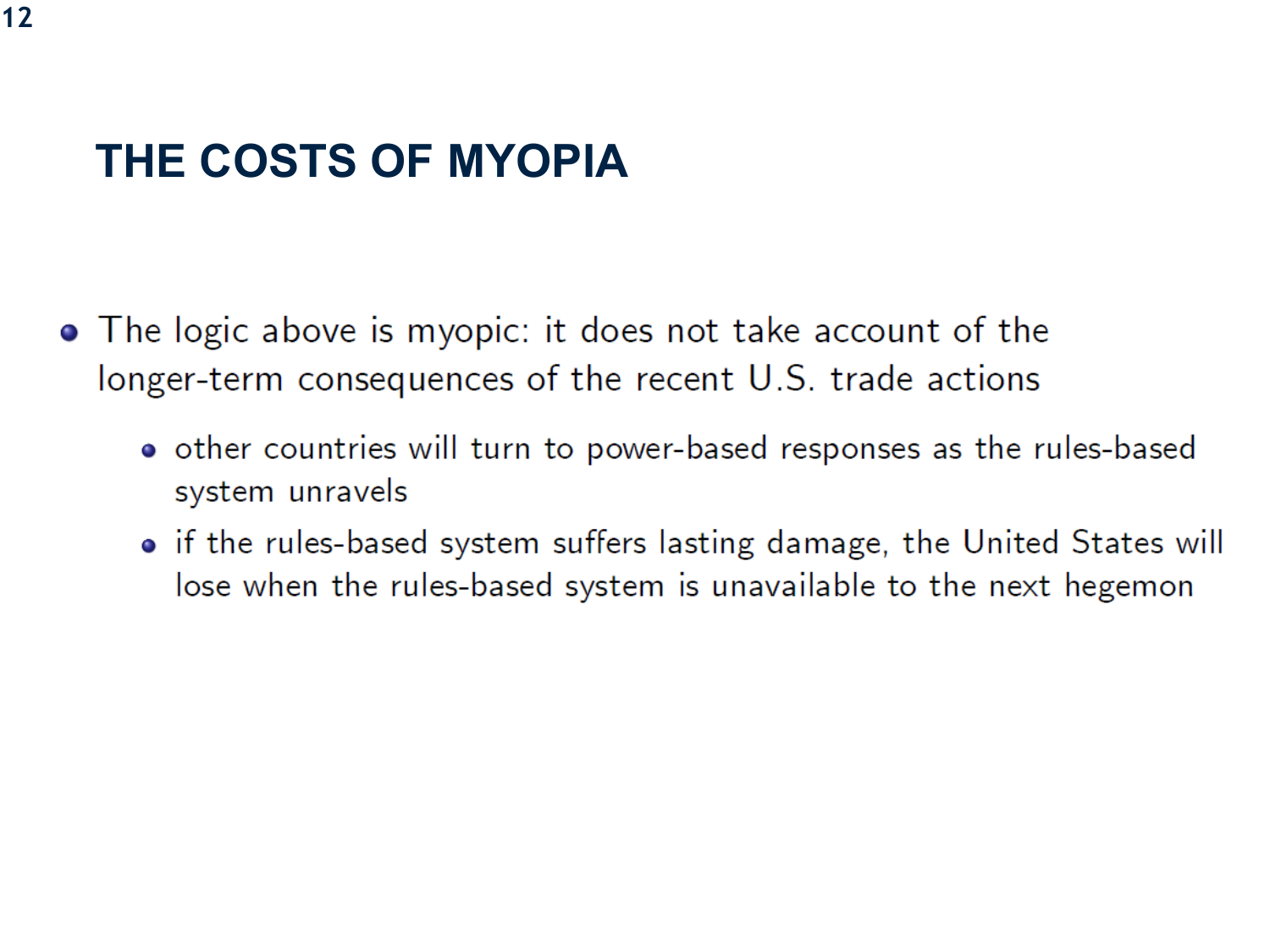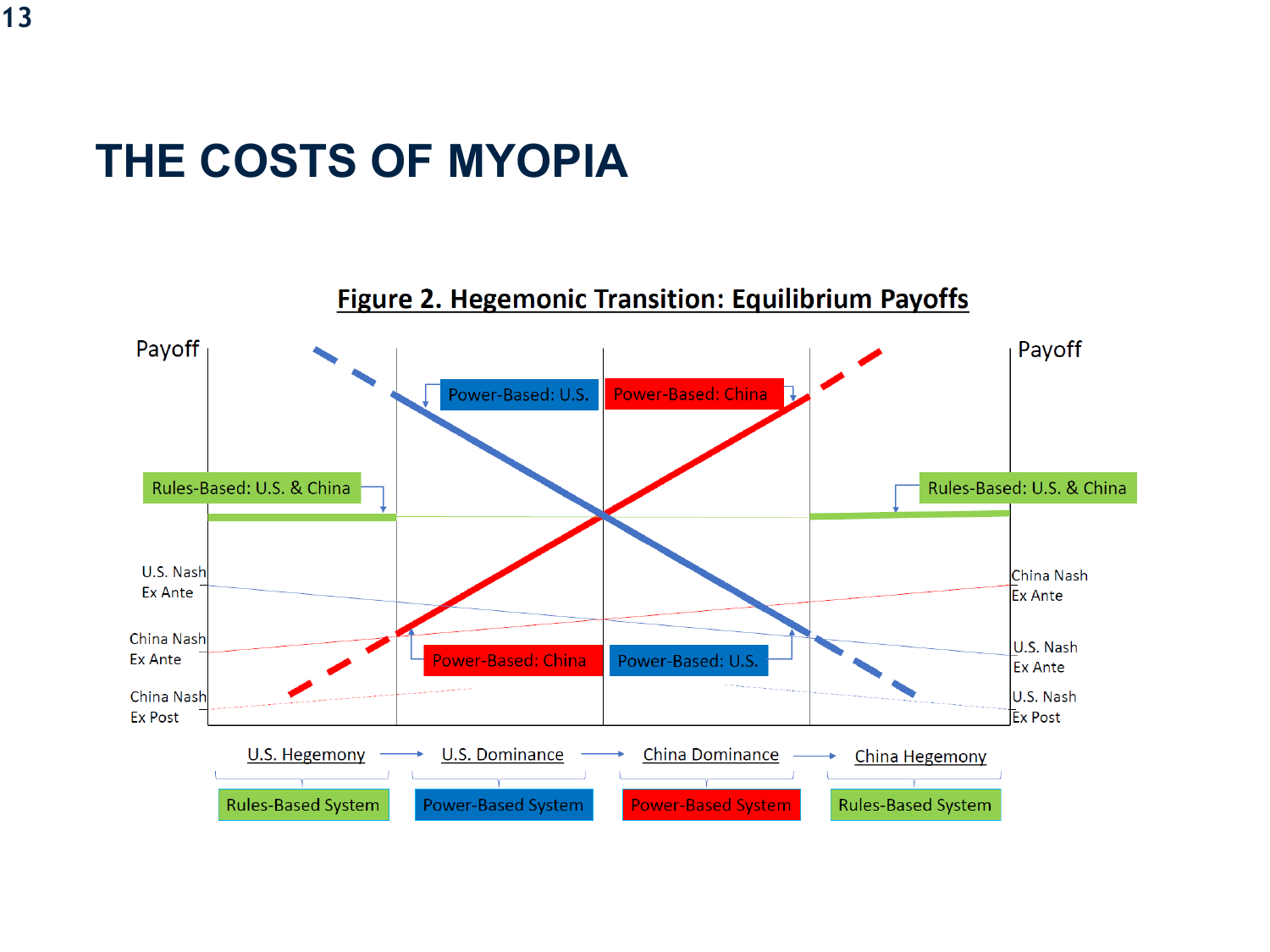- $\bullet$  There is evidence that rules-based tariff bargaining is more efficient than power-based tariff bargaining
	- MFN and reciprocity can mitigate strategic behavior and the bargaining frictions that can accompany such behavior
	- ample historical evidence that bargaining tariffs lead to outcomes far away from those that might be considered desirable or efficient
	- $\bullet \Rightarrow$  power-based regime less attractive to a declining hegemon
- . A less myopic view would dictate greater U.S. restraint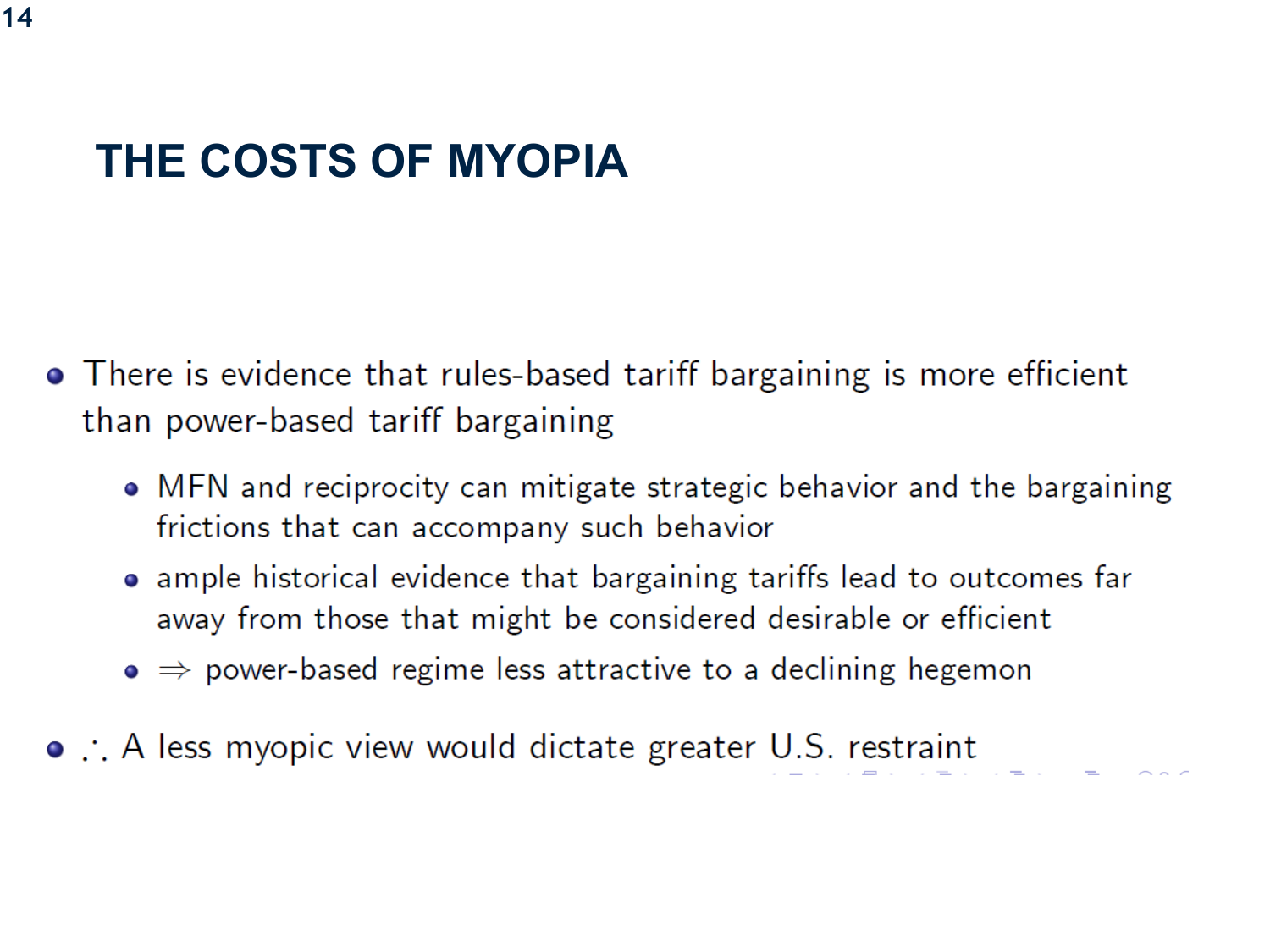#### **Figure 3. Hegemonic Transition: Equilibrium Payoffs**



**Evading the Thucydides trap by facilitating rather than resisting the new hegemony?**